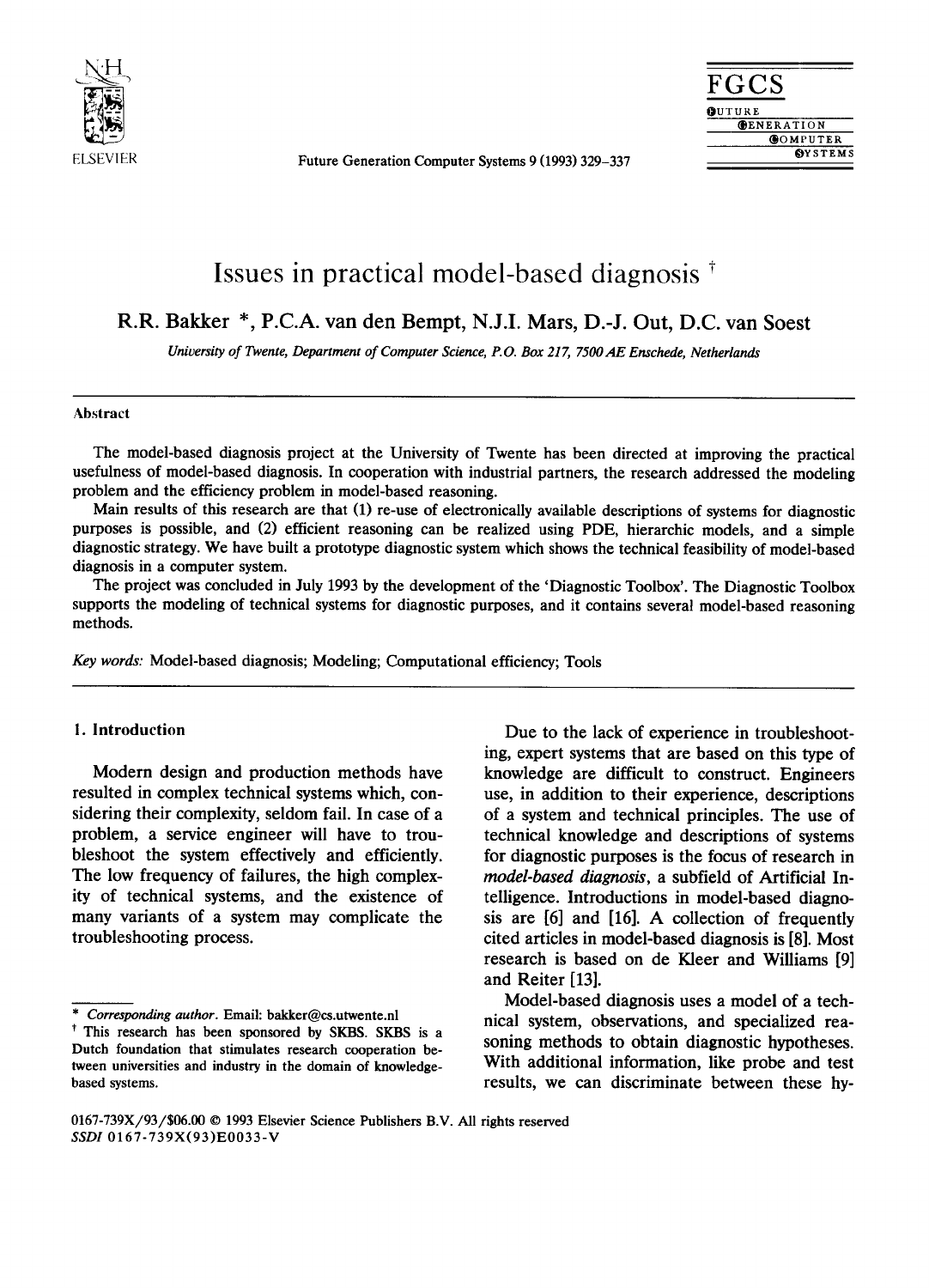potheses in order to identify the actual defects. A diagnostic model of a system is often a simulation model; the behavior of a correctly operating system can be predicted with such a model. A diagnostic model consists of components, behavior of components, and connections between components. The diagnostic hypotheses that can be generated using such a model consist of sets of possibly defective components.

Central research issues in model-based diagnosis have been *modeling* and *effective and efficient reasoning. The* problem of modeling is to acquire a technical description of a system that can be used for diagnostic purposes. A prerequisite for any modeling approach is a good evaluation criterion for a diagnostic model. The reasoning problem is to develop methods that identify the faults in a system at low costs. The General Diagnostic Engine (GDE) of De Kleer [9] is an effective reasoning method for a limited class of systems. GDE's computational problems limit its application to small-sized systems (fewer than 10 components).

### *1.1. The diagnosis project at the University of Twente*

Since 1988, our research has been directed at these central issues in model-based diagnosis. We have addressed the research questions in cooperation with several industrial partners in the framework of project A1 of SKBS. The goal of this research project has been to narrow the gap between model-based diagnostic theory and its practical application.

In this paper we present an overview of the results of this research project. The central research issues have been addressed in a pragmatic way. Re-use of already available technical information of a system (like CAD-descriptions of a system) has been our focus of research in modeling. We will discuss the transformation of CADdescriptions of digital systems into diagnostic models in Section 2.

We have addressed the reasoning problems in various ways. Makarovič [10] has described a method of symbolic reasoning that solves part of the effectiveness problem and he has developed a preprocess that identifies all potential conflicts  $<sup>1</sup>$ </sup> in advance. However, serious computational problems remain. We have, therefore, developed an approximate reasoning method, called PDE (pragmatic diagnostic engine), that generates only a small number of conflicts to give probe advice [1]. As these conflicts are computationally easy to identify, preprocessing is only important in models with complicated behavioral descriptions of components.

Out [11] describes strategies for action selection in the more general setting of troubleshooting. A computationally simple strategy called *weighted elimination* turned out to select near-optimal probes or repairs in a number of experiments. We discuss in Section 3 the notion of *diagnostic indistinguishability* of components. In case components are indistinguishable, they can be grouped together leading to an hierarchic model. This may result in a large efficiency gain. Recognizing indistinguishable components is computationally simple. Indistinguishability of components can, therefore, also serve as criterion for model evaluation in a modeling process.

In addition to the scientific problems, two *organisational problems* exist that complicate the development of practical model-based diagnostic applications. The first one is mainly a start-up problem. Very few diagnostic applications have been realized and are in practical use. Therefore, little experience exists in estimating development costs and return on investment. In our research we have developed two prototype diagnostic systems to obtain some ideas on this problem. The first prototype we developed is a program for diagnosing Philips P9000 computer systems; we will describe this prototype briefly in Section 4.1. The other prototype is a program for diagnosing an industrial chemical process installation.

<sup>&</sup>lt;sup>1</sup> Important concepts in model-based diagnosis are a conflict, a diagnosis and a dependency record. Loosely formulated: a conflict is a set of assumptions about the state of components which together with the observations leads to an inconsistency. A diagnosis is a set of assumptions about the state of components that explains the observations. A dependency record contains a value for a signal together with the assumptions used to obtain that value.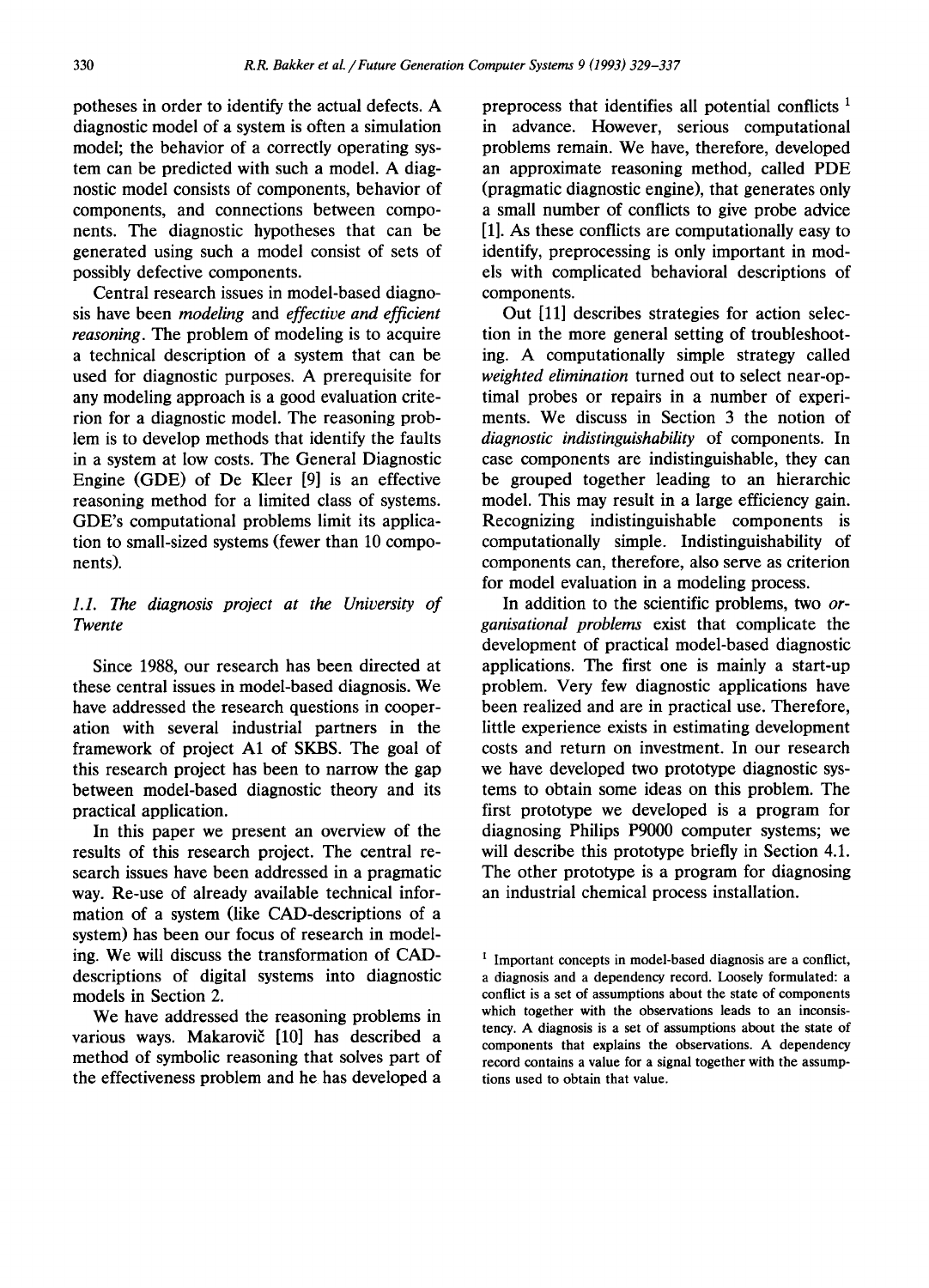The other organisational problem is the lack of tools for developing model-based diagnostic applications. In Section 5, we will briefly discuss the diagnostic toolbox that has been developed in our project.

#### 2. Modeling

Van Soest [15] has studied the re-use of existing models of a system for troubleshooting. Any modeling method requires an evaluation of the model obtained. The resulting model should be checked on its usefulness for diagnostic reasoning. Van Soest uses the following criterion for an adequate model:

*A model is adequate if the relations between the observation points differ for each state that has to be distinguished.* 

This corresponds to the concept of identifiability in system theory. Scarl [14] also pays attention to diagnostic distinguishability, with the aim of minimizing the requirements on sensors. He does not describe how diagnosability is checked.

Distinguishability can be checked by constructing the equations that describe the relation between probing points, for each state-assignment that should be distinguishable. These equations are then pairwise compared. When equations are equal, the corresponding sets of state assignments are indistinguishable. There is one problem with this: the problem of comparing two arbitrary relations is undecidable. In Section 3.3 we present a different approach to check the adequateness of a model. This approach identifies indistinguishable components based on the structure of the model and characteristics of ports of components that can be locally determined by the behavior of components.

#### *2.1. Re-use of models*

Modeling from scratch can be very difficult. For many technical systems descriptions and models already exist. In Van Soest [15] the re-use of design descriptions of electronic systems has been described. Common formats for describing designs of electronic systems are EDIF and VHDL.

The models that are derived from design data, either in EDIF or in VHDL format, describe only part of the behavior of a system. Only those parts of the system are described that contribute to the correct behavior of a system, and only that part of the correct behavior is described that is assumed to be relevant by the designer. The influences between parts that are described are also only those that contribute to the correct system behavior. Also, behavioral descriptions might not be suitable to identification of the potential faults. In other words, it may be that:

- not all components in the model are fallible components;
- there are more connections in the model than are necessary to distinguish between potential diagnoses;
- the components have ports that are not necessary for distinguishing between diagnoses;
- there are too many component states;
- the behavioral descriptions are too detailed;
- not all fallible components are contained in the model;
- not all connections necessary to distinguish between potential diagnoses are present in the model;
- components miss ports that are necessary for making the distinction between potential diagnoses;
- there are component states missing;
- the behavioral descriptions are not detailed enough.

A model derived from design data might or might not be an adequate model. The model will have to be analyzed to make sure that all potential diagnoses are distinguishable. Also, it might be possible to simplify the model, by removing components, ports or connections, or by simplifying behavior.

Despite these shortcomings of models derived from design information, design data might still be useful. It provides the modeler with a partitioning of the system into parts, and gives at least a portion of the behavior of these parts. An interesting project in that respect is the design knowledge capture project for Space Station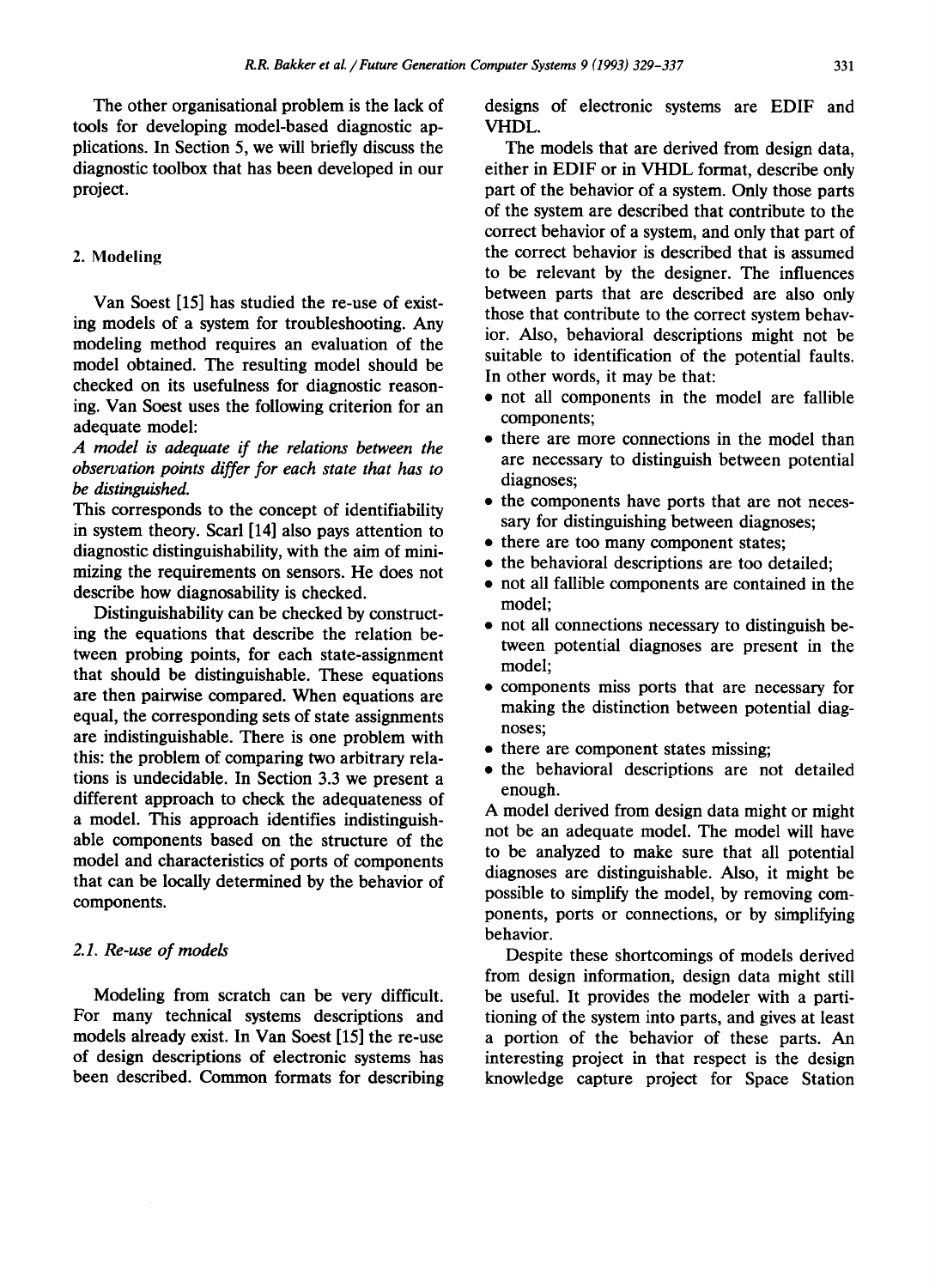Freedom [17]. In that project, not only the designs are electronically stored, but also the design decisions. The researchers envisage a greater support for (re)design, manufacturing and maintenance than with traditional techniques. The benefits for maintenance are mainly thought to lie in better availability of information about the system. No explicit support is provided for modeling for MBD, but this would have been a natural extension to the project.

#### 3. Reasoning

#### *3.1. Effectiveness*

The effectiveness problem in model-based diagnosis consists of checking if a particular diagnostic hypothesis is consistent with all observations obtained. In general, consistency checking is undecidable, see Fig. 1.

Most diagnostic algorithms (e.g. GDE [9] and HT [5]) use *value propagation* to identify inconsistencies. Makarovič [10] shows that constraint propagation and symbolic processing can be more effective than value propagation. As a result in the example above the following equations are obtained:

$$
C = A5 + A4 + A3 + A2 + A
$$
  
based on ok(C<sub>1</sub>) and ok(C<sub>2</sub>)  

$$
C = B5 + B4 + B3 + B2 + B
$$
  
based on ok(C<sub>2</sub>).

In the example, neither value propagation nor symbolic reasoning are capable to determine the (in)consistency of diagnostic hypothesis  $[C_1]$ . As the problem itself is undecidable, the effectiveness problem in model-based diagnosis cannot always be solved.



Fig. 1. The values of the variables in the model are integers. checking the consistency of diagnostic hypothesis  $[C_1]$   $([C_1]$ denotes component  $C_1$  is defective) is undecidable.



#### *3.2. Pragmatic diagnostic reasoning*

The Pragmatic Diagnostic Engine (PDE) is an adaptation of GDE [9] that is directed at improving run-time performance. For the purpose of this article only some of the aspects of PDE will be summarized. A more detailed description of PDE can be found in [1].

The aim of PDE is to provide an efficient diagnostic engine. In PDE the expensive (NPhard) transformation of conflicts into diagnoses is omitted, and probe advice is given based on a limited number of minimal conflicts. The general concept of model-based diagnosis based on conflicts is shown in Fig. 2.

PDE uses probe advice based on a limited set of minimal conflicts. The probability mass of state assignments excluded by conflicts plays an important role in the modification of PDE to meet resource limitations; we will discuss this in some depth. First, the relevant theory of probe advice based on diagnoses, as described in [9], will be summarized.

We assume that prior failure probabilities of components are known, and that components fail independently. For each probing point  $x_i$  possi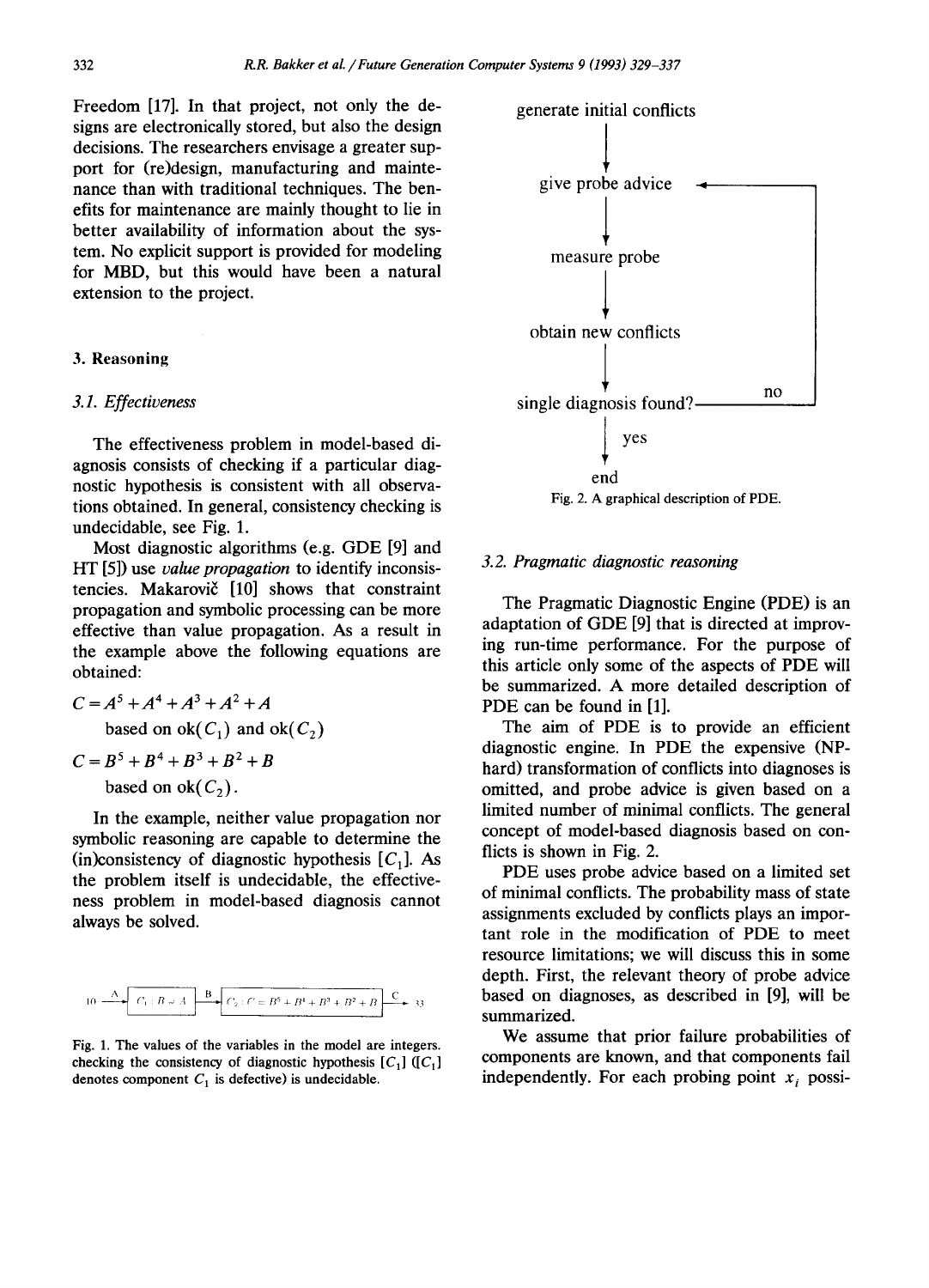ble values  $v_{ik}$  can be measured (the most likely values  $v_{ik}$  for probing point  $x_i$  are contained in the dependency records computed for  $x_i$ ). The expected benefit  $\Delta H$  from measuring probing point  $x_i$  is computed by:

$$
\Delta H = -\sum_{k} p(x_i = v_{ik}) \log p(x_i = v_{ik}) + \zeta.
$$

In this expression  $p(x_i = v_{ik})$  is the conditional probability that the value of probing point  $x_i$ equals  $v_{ik}$  given the current set of diagnoses;  $\zeta$  is a rest term that can be ignored in the context of this paper. The probing point with maximum  $\Delta H$ discriminates best between likely diagnoses.

The probabilities  $p(x_i = v_{ik})$  can also be computed using the current set of conflicts. The general idea is to consider which conflicts result from measuring  $x_i = v_{ik}$ , and to compute the effect of these resulting conflicts on the probability mass of state assignments (normal/abnormal) to components that are still possible.

In a similar way as the set of remaining diagnoses, the set of conflicts that remains after measuring  $x_i = v_{ik}$  can be computed using the dependency records.

The initial set of conflicts in PDE consists of obvious and semi-obvious conflicts. Obvious conflicts are conflicts that can be computed by simulating the model (forward propagation). Semi-obvious conflicts can be found by back-propagation of measured values in the model. In a series of experiments, it turned out that these conflicts are easily computed (in  $O(n^2)$ ) and probe advice based on these conflicts is almost equal to GDE's probe advice.

#### *3.3. Indistinguishability*

Another source of inefficiency for diagnostic reasoning is shown in the following example. Consider the model depicted in Fig. 3. Suppose that the observations are that the input is '0', the output of  $c_6$  is '1' and that of  $c_{11}$  is '0'. We can use generate and test to determine the minimal diagnoses, giving us  $\{[c_2], [c_3], [c_4], [c_5], [c_6], [c_1,$  $c_7$ ],  $[c_1, c_8]$ ,  $[c_1, c_9]$ ,  $[c_1, c_{10}]$ ,  $[c_1, c_{11}]$ . A succinct way of describing this set is: either one component from  $\{c_2,\ldots,c_6\}$  is abnormal, or  $c_1$  is abnormal *and* one component from  $\{c_7, \ldots, c_{11}\}\$ is abnormal.

Now suppose that we observe the output of  $c_6$ to be '0' and that of  $c_{11}$  to be '1'. The resulting minimal diagnoses can now be described as: either one component from  $\{c_7, \ldots, c_{11}\}\)$  is abnormal, or  $c_1$  is abnormal *and* one component from  ${c_2, \ldots, c_6}$  is abnormal.

A third case is when both outputs are '1'. In this case we can succinctly describe the set of minimal diagnoses as: either  $c_1$  is abnormal, or one component from  $\{c_2, \ldots, c_6\}$  is abnormal *and* one Component from  $\{c_7, \ldots, c_{11}\}$  is abnormal.

This example shows that components  $c_7, \ldots, c_{11}$  are indistinguishable from a diagnostic perspective. The same hold for components  $c_2, \ldots, c_6$ . The model in Fig. 3 could be simplified by clustering all indistinguishable components. We now define:

*Two components*  $c_1$  *and*  $c_2$  *are indistinguishable if for every possible combination of observations, every minimal conflict contains either: both c<sub>1</sub> and*  $c_2$ , *or neither*  $c_1$  *nor*  $c_2$ *.* 



Fig. 3. A model consisting of 11 inverters.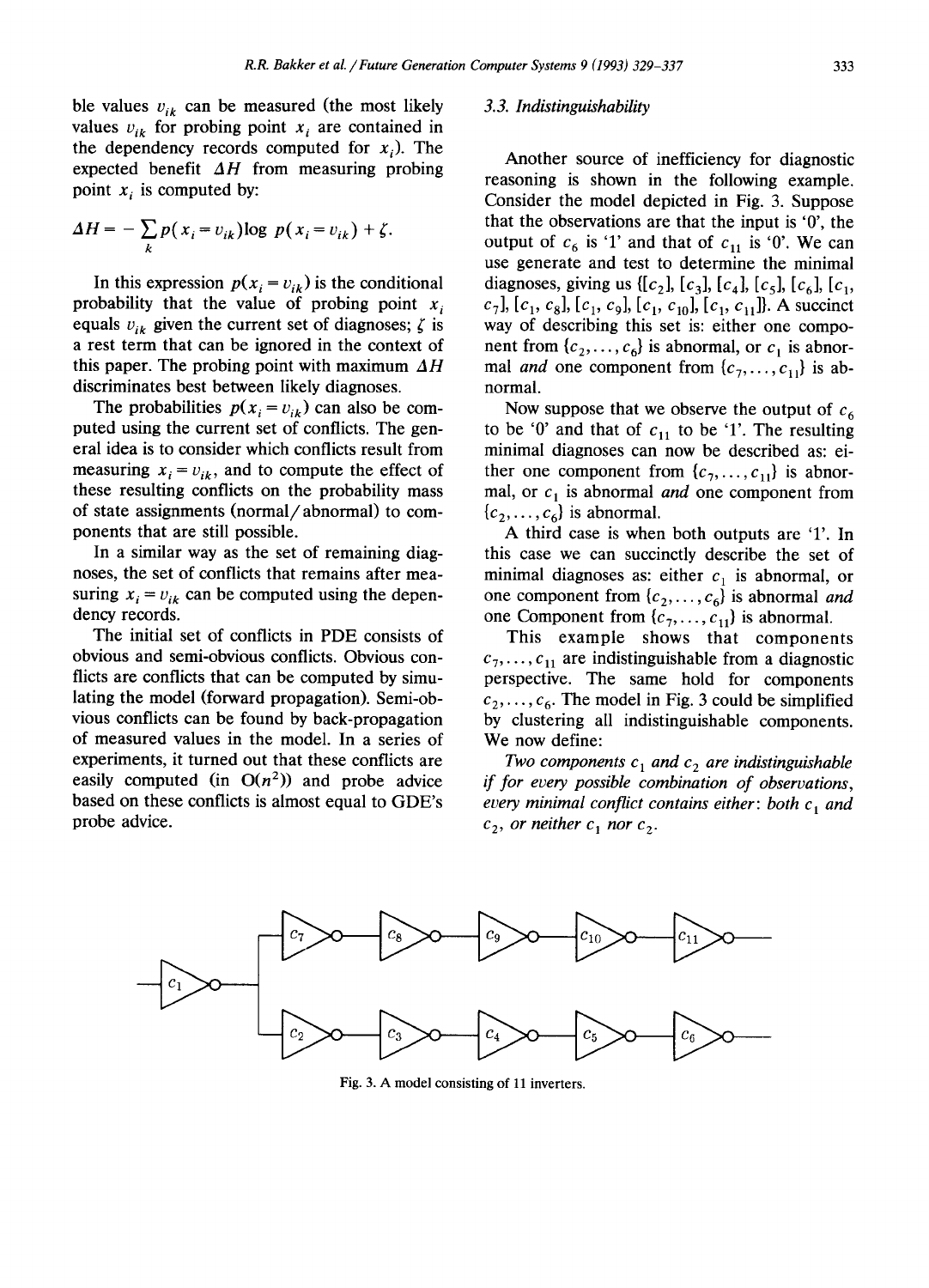Generating maximal clusters of indistinguishable components is very complex (in general, the problem is undecidable [11]). The following algorithm identifies a set of indistinguishable clusters in polynomial time  $(O(n^2))$ . Very often, each cluster in this set will be maximal, however, it may happen that some clusters are not maximal. for further details see [11].

In the algorithm the notion of a non-computable input is used. This is an input of a component which is not relevant in some computations of the output. For example, both inputs of an AND-gate are non-computable as a single input of 0 determines a 0 output of the AND-gate. Furthermore, the set  $Inf(c)$  consists of all components that influence directly or indirectly an input of component c.

- Input. A model, the set of components is denoted byC.
- Output. The set ALLC of clusters of indistinguishable components.
- **Step 1.** ALLC  $:=\{\{c\}|c \in C \wedge c$  is an output component}
- Step 2. Take a component  $v$ , not in any cluster, such that all of the Components in  $\text{Infl}(v)$  are in a duster. If this is not possible, terminate.
- Step 3. If  $v$  directly influences components in different clusters then  $ALLC = ALLC \cup \{(v)\}$ and go to Step 2.
- **Step 4.** If all components directly influenced by  $v$ are influenced through only non-computable inputs then  $ALLC = ALLC \cup \{\{v\}\}\$ and go to Step 2.
- Step 5. Let C be the cluster that contains the components directly influenced by v.  $C = C \cup$  ${v}$ . Go to Step 2.

The proof of correctness of this algorithm is rather complicated and can be found in [11]. In the example presented above the result of the algorithm is  $ALLC = \{(c_1), (c_2, \ldots, c_6)\}$  ${c_7, \ldots, c_{11}}$ . These clusters can be used as components in a model at a higher level of abstraction. If the probing costs of connections can be grouped in classes, a multi-level hierarchical model arises, see [7].

#### *3. 4. Troubleshooting strategies*

Troubleshooting a system consists of three different activities:

- using the model to reason about hypotheses about the malfunctioning of the system (we also call this diagnostic reasoning);
- observing the system:
- repairing the system.

As nothing in life is free, we can associate a cost with each of these activities: diagnostic reasoning takes computing time, observing the system takes time and effort, repairing the system takes time, effort and possibly spare parts. These costs can usually be differentiated within the activities: some observations are more difficult to make than others, some hypotheses are computationally harder to check than others and some repairs are easier and cheaper than others.

To manage these costs, we need a strategy: a procedure that schedules the different activities that we can undertake.

As our prime motivation for introducing a strategy for model-based troubleshooting is cost, a good strategy is a strategy that minimizes cost. That is, a strategy that minimizes the sum of:

- all the costs involved in diagnostic reasoning;
- all the costs involved in observing the system;
- all the costs involved in repairing the system;
- all the costs involved with the strategy itself.

In [11], an overview is given of troubleshooting strategies based on an estimate of total expected costs. The problem in all of these approaches is that no good cost estimation function has yet been found in case that probe cost, test cost, or repair cost differ.

Out [11] shows in a series of experiments that an *opportunistic* strategy based on direct cost and yield outperforms the strategies based on total cost estimates. Out defines the following:

Yield for a probe:  $1 - \sum p_i(1 - p_i)$ , where

 $p_i = P(\text{probe} = \text{value}_i)$ 

Yield for a repair:  $(1 - P$ (system fixed))<sup>2</sup>.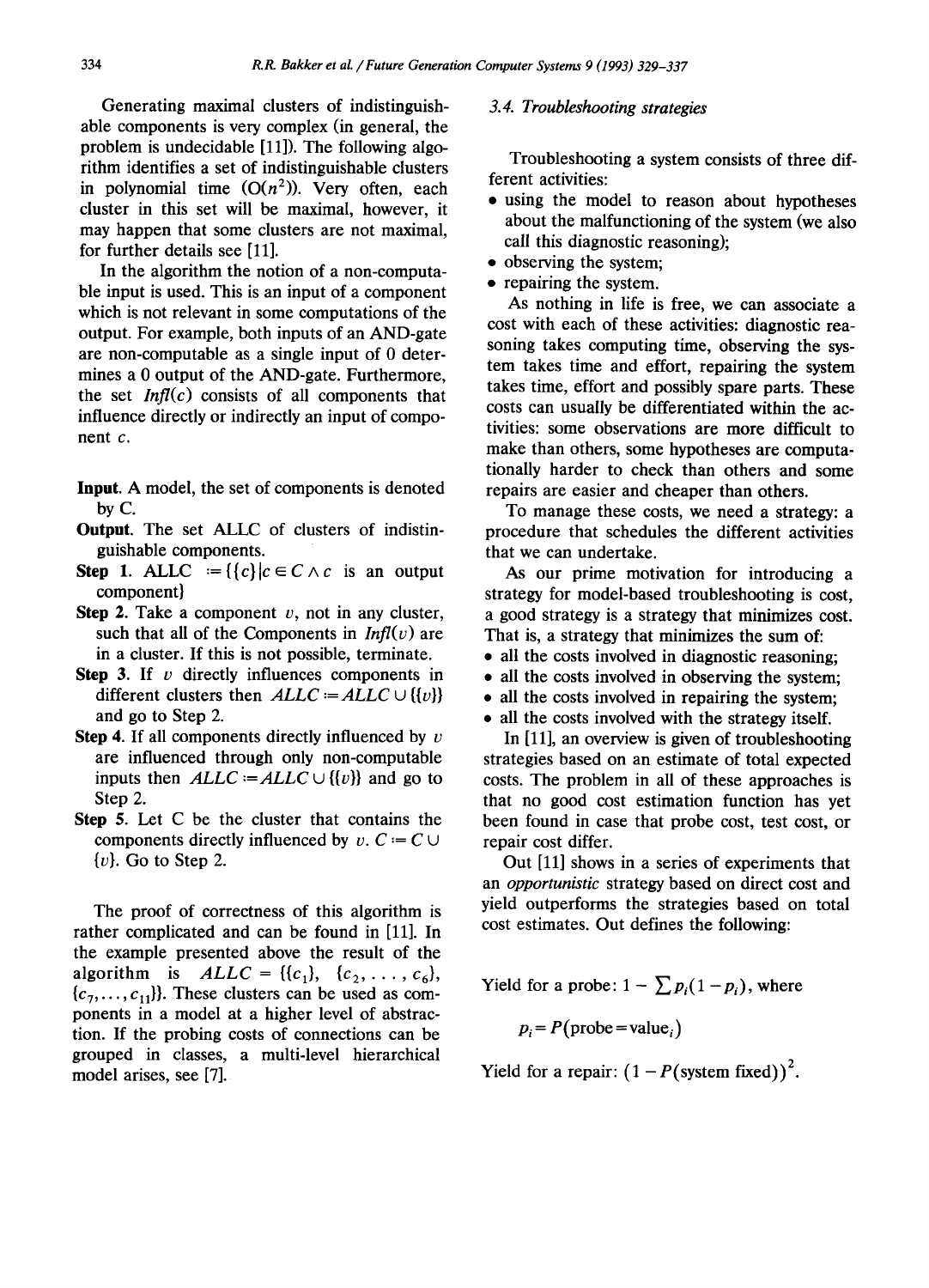The ranking of the troubleshooting action is in order of increasing yield  $\times$  cost.

The additional advantage of Out's opportunistic strategy is that identifying the best troubleshooting action is computationally simple (in  $O(n^2)$  where *n* is the number of components in the system).

#### **4. Realizing model-based applications**

From a management perspective, it currently is hard to assess the value of model-based diagnostic applications. Mainly due to a lack of experience in building model-based diagnostic applications, the development costs are hard to estimate. The lack of commercial model-based reasoning tools further increases the development cost of applications.

The uncertainty in the costs of developing applications may also be present in the yield of an application. A diagnostic application reduces the service time; it is not obvious, however, that such a reduction is always profitable. In case service time reduction prevents a trip in a chemical plant, its usefulness is obvious. When only the time is reduced that an operator uses to identify a fault, no cost reduction has been obtained.

In our research project, we have developed a prototype diagnostic system for Philips P9000 computer systems. The department Customer Service of Philips Apeldoorn considered this domain as relevant both from a technical and a management point of view. The project has been stopped before a complete prototype was realized because of a reorganisation of the Philips company.

#### *4.1. Diagnosing Philips P9000 computer systems*

The Philips P9000 is a series of minicomputer systems. They can be configured in many ways, ranging from a one-processor unit with a terminal to many multi-processor units in a network, together with numerous peripherals like terminals, workstations, dot-matrix printers and laser printers, modems and the like. The processor units themselves can also be configured: processors, disk units, tape units, network controllers, and memory can all be present in various amounts. The number of components in a P9000 configuration can range from 10 to 1000. For each piece of hardware that is added, some software has to be present in the system, or some parameters have to be adjusted. The computer system itself must have information about its configuration. This information is recorded in a number of files, collectively called the *configuration database.* In the configuration database, all hardware components and software components are described, and many aspects of their relations.

The number of different configurations that exist of these computer systems (different for each customer) makes diagnosis difficult. Not only must the troubleshooter come to know the hardware configuration in all its details, but also the parameters that are adjusted and the software that is installed. For this reason, attention turned to automation of the troubleshooting process. In addition, we have studied how to acquire diagnostic models of P9000 computer systems by reusing the configuration information.

The prototype diagnostic system we have built identifies hardware faults at subsystem level using simple observations, like successful or failing UNIX commands. The prototype gives advise on the commands that are most useful in a particular troubleshooting session. The model of a particular P9000 system is obtained automatically by transforming the configuration information. A full description of this prototype system is given in (Bakker et al. [2]).

#### 5. Diagnostic toolbox

In our experience, realizing diagnostic applications involves a selection of reasoning methods and reasoning strategies. As a tool was lacking that supports prototype development, we have implemented a Diagnostic Toolbox that offers good experimental possibilities. The Diagnostic Toolbox is based on global specifications [12] which are detailed using the Yourdon method in combination with the CASE-tool SDW and the formal specification language Z [3,4]. The Diag-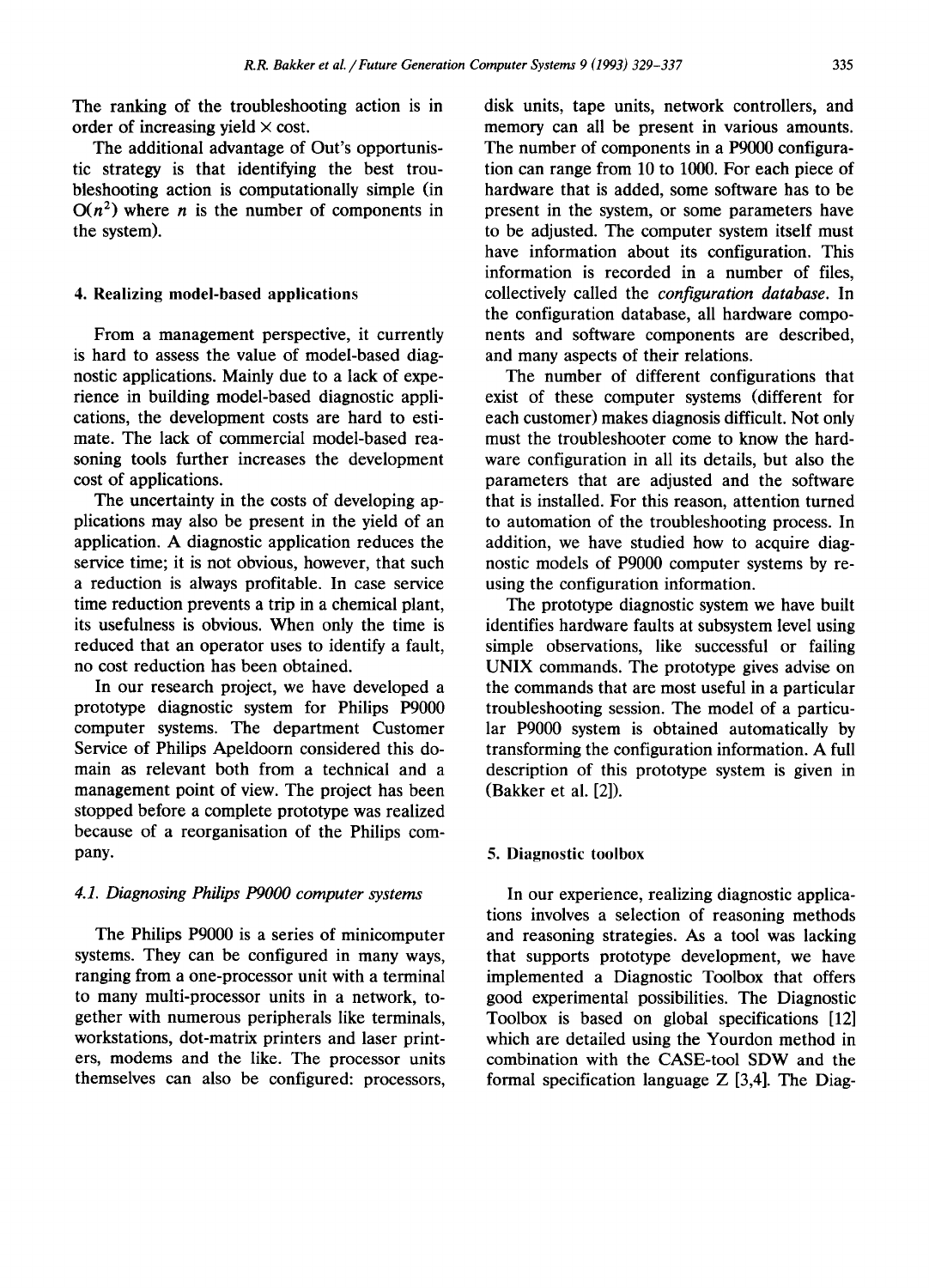nostic Toolbox has been implemented in C on a Sun Sparc Station 1 under X-Windows. Its functionality consists of:

- *Model editor,* a graphical model editor for creating and modifying a diagnostic model of a system;
- *Diagnostic reasoner,* a series of programs that execute diagnostic reasoning steps like conflict generation, diagnosis generation, probe advice and test advice;
- *Diagnostic user interfaces,* a graphical interface for presentation of the diagnostic results and user input for additional steps;
- *Strategy composer,* programs that allows a user to compose diagnostic strategies, check these strategies for consistency and execute these strategies on the actual diagnostic context and data;
- *Log and statistics,* programs that log the diagnostic session and produce statistics.

#### 6. Conclusion

From a technical point of view, modeling a system for diagnostic applications is still difficult. This problem is decreased by using existing models of a system, like design descriptions or configuration information. Model-based reasoning can be made tractable by different approaches.

Most technical problems in model-based diagnosis are solved, but organisational problems remain. As long as only a few applications have been realized it is hard to estimate the development cost. The yield of an application highly depends on the current process of troubleshooting and the possibility of reducing break-down costs.

#### References

[1] R.R. Bakker and M. Bourseau, Pragmatic model-based diagnosis, in *Proc. lOth European Conf. on Artificial Intelligence* (Aug. 3-7, 1992) Vienna, Austria, B. Neumann, ed. (Wiley, Chichester, New York, 1992) 734-738.

- [2] R.R. Bakker, P.A. Hogenhuis, N.J.I. Mars and D.C. van Soest, Re-using configuration information: High-level diagnosis of Philips P9000 computer systems, in *Industrial applications of knowledge-based diagnosis,* G. Guida and A. Stefanini, eds. (Elsevier, Amsterdam, 1992) 3-24.
- [3] P.C.A. van den Bempt, Yourdon specifications of the Diagnostic Toolbox, University of Twente, Memorandum UT-KBS-92-28, SKBS/A1/92-14, Enschede, the Netherlands, 1992.
- [4] P.C.A. van den Bempt and R.R. Bakker, Z specifications of the Diagnostic Toolbox: the diagnostic module, University of Twente, Memorandum UT-KBS-92-30, SKBS/A1-92-18, Enschede, the Netherlands, 1992.
- [5] R. Davis, Diagnostic reasoning based on structure and behavior, MIT Artificial Intelligence Laboratory, A.I. Memo 739, 1984.
- [6] R. Davis and W. Hamscher, Model-based reasoning: Troubleshooting, in *Exploring Artificial Intelligence,* H.E. Shrobe, ed. (Morgan Kaufmann, San Mateo, CA, 1988) 297-346.
- [7] E. Hammink, D.J. Out and R.R. Bakker, Controlled reasoning and hierarchy in model-based diagnosis, in *Proc. llth Internat. Conf. on Expert Systems and Their Applications,* Avignon (1991) 217-230, SKBS-A1/91-01.
- [8] W. Hamscher, L. Console and J. de Kleer, *Readings in model-based diagnosis* (Morgan Kaufman, San Mateo, (4, 1992).
- [9] J. de Kleer and B.C. Williams, Diagnosing multiple faults, *Artificial Intell.* 32 (1987) 97-130.
- [10] A. Makarovič, Parsimony in model-based reasoning, University of Twente, Ph.D.-Thesis, Enschede, 1991.
- [11] D.-J. Out, Strategies for efficient model-based troubleshooting University of Twente, Ph.D.-Thesis, Enschede, 1993.
- [12] F. van Raalte and D.C. van Soest, High-level specifications of "The Diagnostic Toolbox", University of Twente, SKBS/al/92-07 Memorandum UT-KBS-92-15, Enschede, 1992.
- [13] R. Reiter, A theory of diagnosis from first principles, *Artificial Intell.* 32 (1987) 57-95.
- [14] E. Scarl, Analysis of diagnosability, in Working Notes *Second lnternat. Workshop on Principles of Diagnosis,*  Milan, Italy (Oct. 14-16, 1991) 191-200.
- [15] D.C. van Soest, Modeling for model-based diagnosis, University of Twente, Ph.D.-Thesis, Enschede, 1993.
- [16] P. Struss, Model-based diagnosis-progress and problems, in *Proc. 3rd Internat. GI Congress "'Knowledge-Based Systems",* Munich (1989) 320-331.
- [17] D.B. Wechsler and K.R. Crouse, An approach to design knowledge capture for the Space Station, in *Space Station Automation II, Proc. SPIE, Vol. 729,* Wun C. Chiou, ed. (1986)106-113.